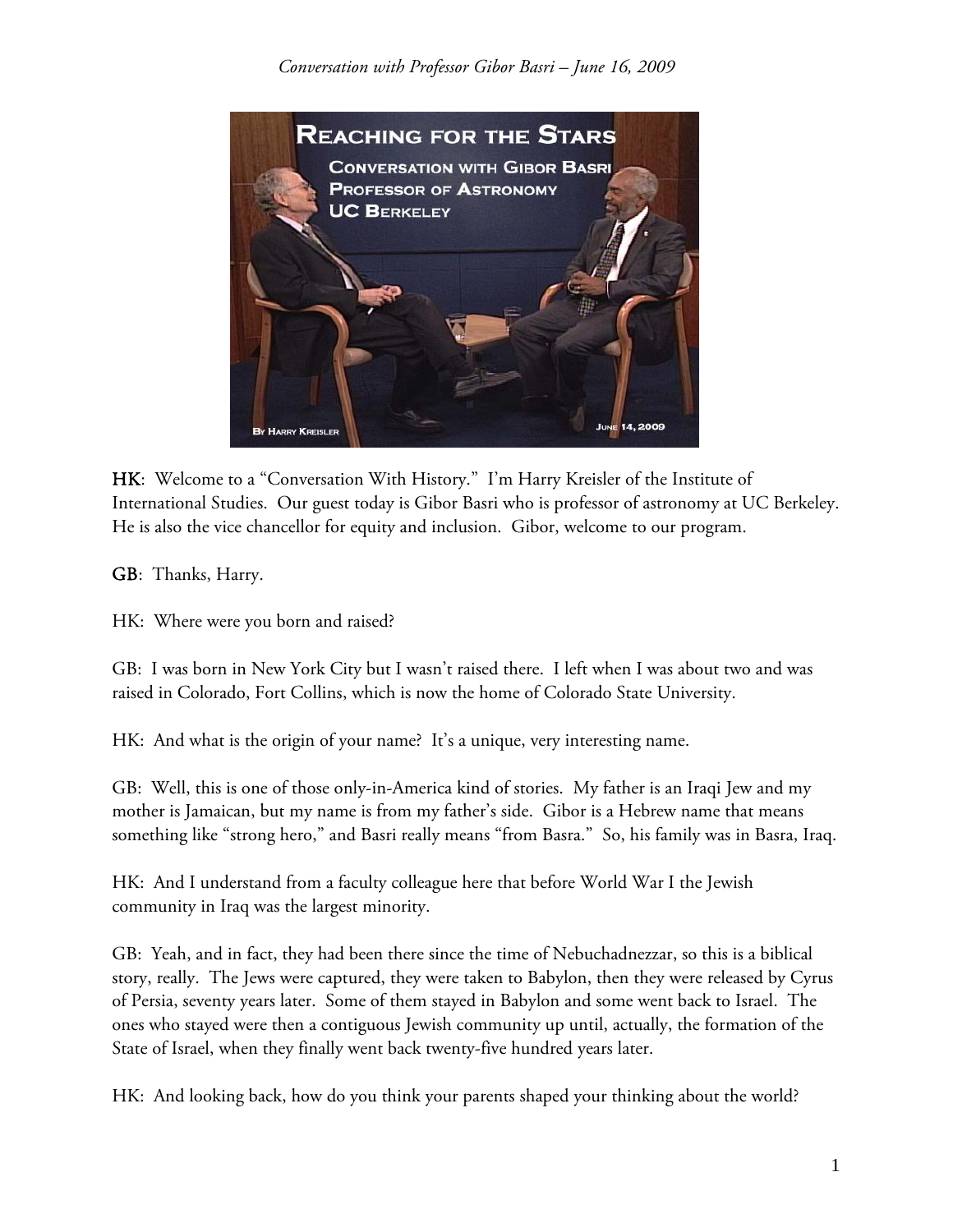GB: Well, the other thing that I can mention is that we did live overseas for two different years when I was growing up, and that had a big influence on my view of the world. We lived in Burma when I was five years old and we lived in Sri Lanka when I was fifteen, and in both instances we took about three months getting there and three months getting back, circumnavigating the globe each time. So, I did get to see a lot of the world and I lived in sort of these third world countries, and so that certainly gave me a view that was beyond my little upbringing in Colorado.

HK: So, you saw so much of the world when you were younger that you then had to devote your career to studying the universe, I guess. [laughs]

GB: Well, that's right, but what I hadn't understood was that astronomy is also a very traveling profession, and so I've traveled quite a bit as an astronomer, too. I enjoy traveling.

HK: Well, we'll talk about that in a minute. So, was your father a professor? Did I read that in your…?

GB: Yes, that's right. He was a professor of physics.

HK: I see. In Colorado?

GB: In Colorado.

HK: Right. So, was there talk about science and scientific experiments, and physics, around the dinner table?

GB: Yes, sometimes. He was a theoretical physicist, so he didn't actually work with any equipment. He was a mathematician, really, but of course he talked about the problems in physics, and so on. My mother, on the other hand, was a dancer, so she had the arts covered.

HK: And so, the two trajectories of their lives seem like – you could see how they might have influenced your trajectory.

GB: Well, yeah. I mean, I think I came to astronomy sort of myself, really through science fiction. When I started reading I found that I really liked science fiction right away. But then my father was happy to encourage my interest in the physical world, and the stars, and so on. So, he was always in favor of my thinking about, and studying, astronomy.

HK: What was it about science fiction that drew you in?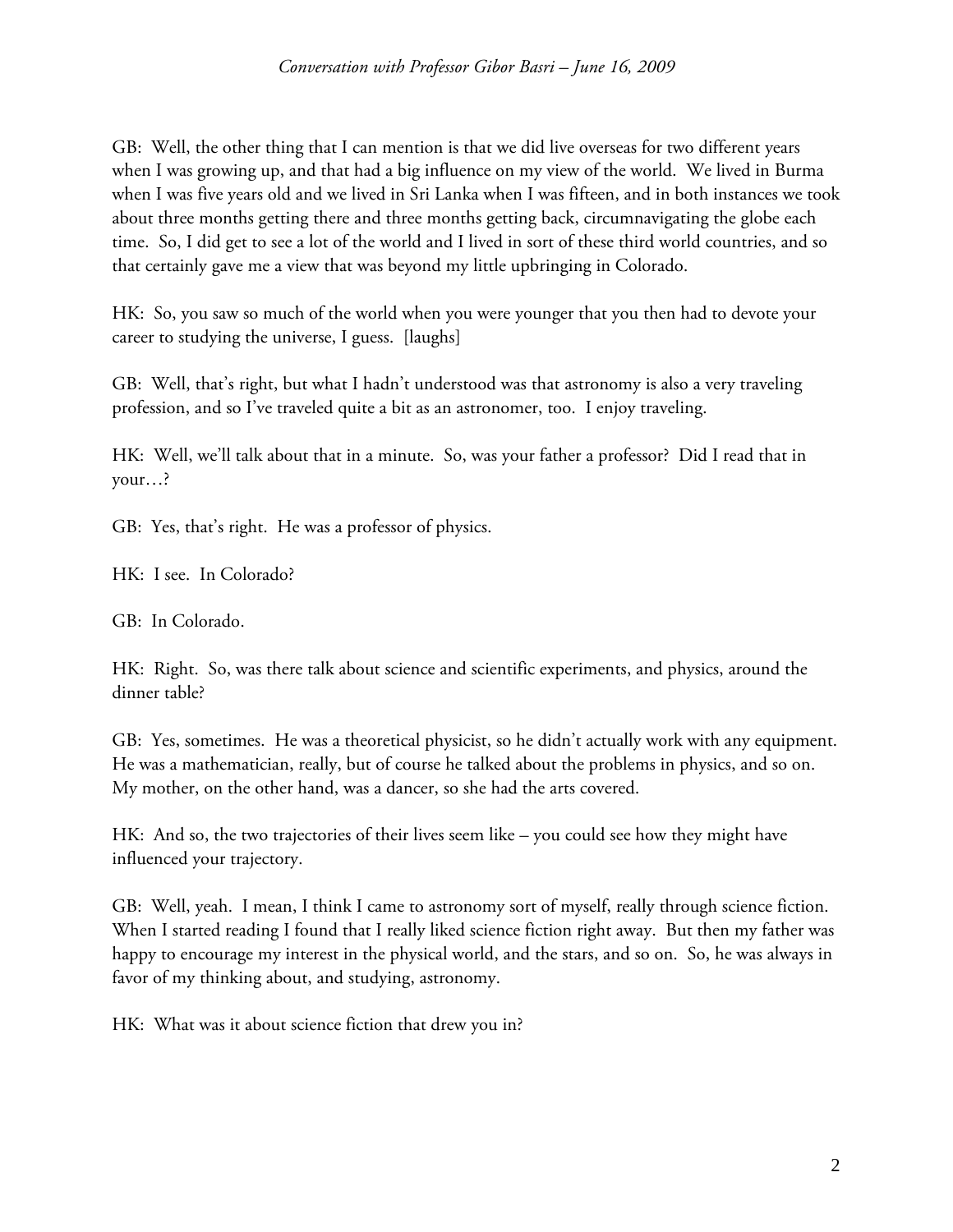GB: That's the hard question, is why that and why not something else. It was something about the exploring new places, the last frontier – I don't know – the idea of space caught my imagination right away.

HK: Were there any teachers that you had in high school, or earlier, that really were influential in making you understand things about science that you hadn't gotten at home?

GB: No, the science teachers in Fort Collins were not that exciting, but my father was, and then I met Arthur C. Clarke. He lived in Sri Lanka, so I met him when we lived there. That, of course, was a huge thrill for me, and so science fiction became even a bigger part of my thinking.

HK: Talk about that impact. That would be interesting. I mean, what was it like for a young person to actually be into science fiction and meet Arthur Clarke?

GB: Oh, it was a tremendous thrill, and at the time he was working on a movie with Stanley Kubrick, "2001." They hadn't finished it at the time, so he was telling me about what they were doing and how it was going to be really exciting and kind of groundbreaking. I didn't see it in Sri Lanka, when I got back to the States I saw it and was tremendously impressed. But I'd been a big fan of Clarke before that, and so every time we would chat it was just very exciting for me. Then I lost track of him for – actually he came and visited us in Colorado once, after that, a few years later, when he came for one of the moon shots. And then I sort of lost track of him. And then one of the post-doc researchers here at Berkeley, much later – this was only a few years ago – was from Sri Lanka, he knew Clarke, and so we got back in touch, and then I stayed in touch with him until he died.

HK: And was he living there?

GB: Yeah, he was continuing to live in Sri Lanka.

HK: I see. And where did you do your undergraduate work?

GB: That I did at Stanford. So, I went west from Colorado and after I finished at Stanford I actually went back to Colorado for my graduate work, and then I came back out to the Bay Area. So, I knew two great places to live and I've been kind of bouncing back and forth.

HK: And at Stanford did you go right for the science?

GB: Yeah, I went there intending to major in physics and did so, but what happened was I found it difficult and only if I was properly motivated was it something I really wanted to do, and I realized the only motivation I have is if I could do astrophysics. Then I was happy to do it. So, that made me decide to go to graduate school in astrophysics.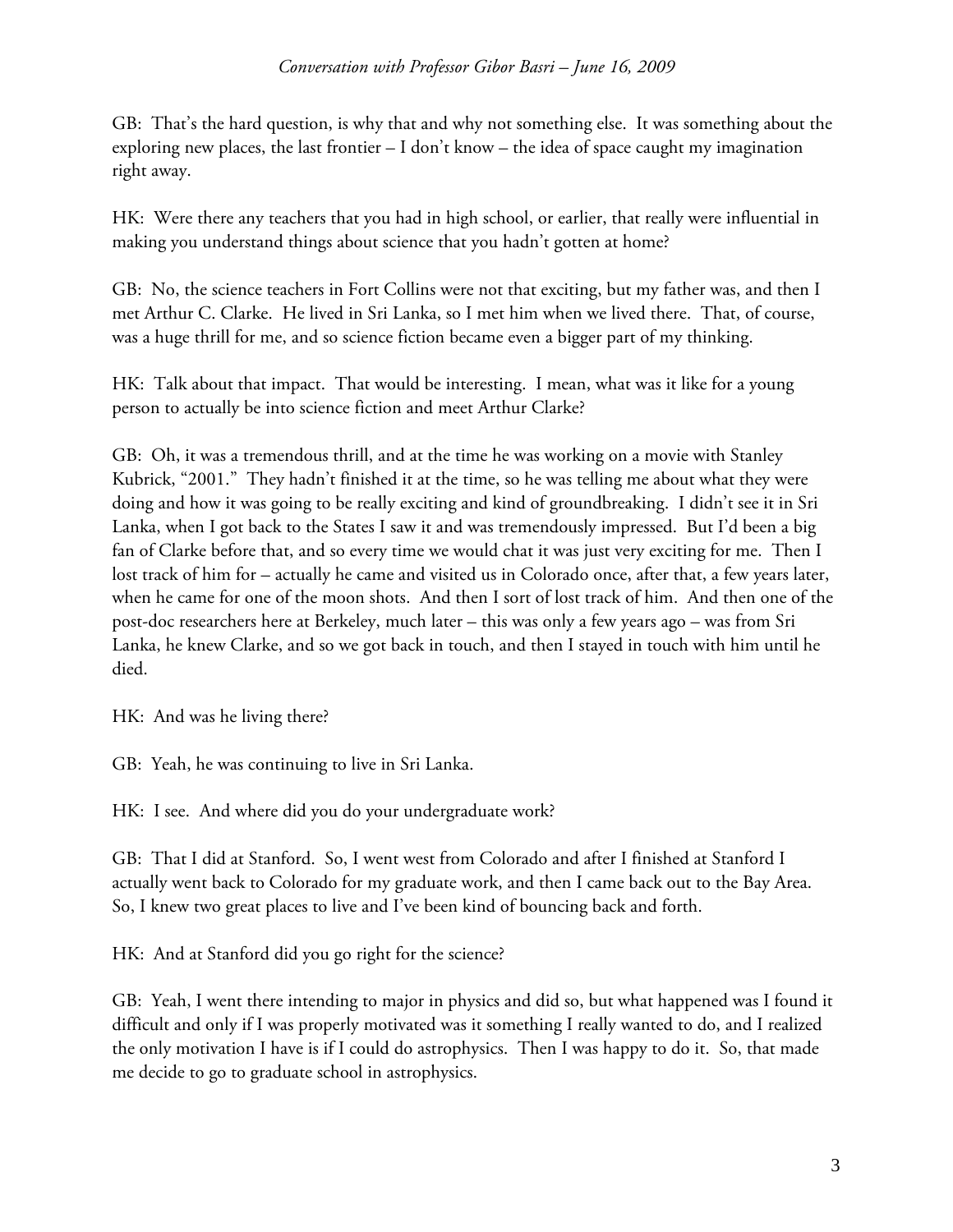## *Conversation with Professor Gibor Basri – June 16, 2009*

HK: So, getting back to Clarke, do you think he was key to pushing you toward the stars?

GB: You know, that certainly reinforced my enthusiasm for it, yes.

HK: Now I noticed that your dissertation was on supergiant chromospheres. Tell us what that was about.

GB: Stars come in various sizes and astronomers like to use dwarfs, giants and supergiants to sort of describe the sizes. So, supergiants are just what it sounds like, they're the largest stars. I was interested in supergiants because they have really low gravities at their surfaces. Basically, a supergiant, if you put it in place of the sun, it might extend out to the orbit of Mars. So, it's an enormous star, but most of that is really very vaporous. Most of the mass of the star is down near the center. And so, the atmosphere, where you can see the apparent boundary of the star, is very low density and distended, and that leads to some very interesting effects in spectroscopy, which is the tool I use in astrophysics. So, that was my thesis title, that's what I wrote it on, but I actually did my first paper on our sun and I have returned to our sun at various times during my research career, and for the most part, actually, I study dwarf stars, not giants or supergiants, now.

HK: Let's talk a little about doing science and doing astronomy. What are the skills required, analytic and other?

GB: Yeah. These days, if you want to be an astronomer, you really have to have a good grounding in physics. So, a lot of graduate students in astronomy actually are physics majors or they've had a very strong physics background. Astronomy works really well at the beginning, sort of introductory, even non-mathematical, it's really exciting, it's fun, there're tons of great pictures, and so on. Then you have to get through the physics part, so that gets tough sledding for a while, and then when you get back to graduate school you start studying astrophysics again, and it becomes kind of less formalized. It depends on what kind of astronomy you're doing, or astrophysics. People do theory, they do cosmology, they study stars, they study galaxies, study the interstellar medium, so what kind of skills you need depends a little bit on which of those areas you're going into.

HK: Besides math, which is obviously necessary, is it important to have kind of a broader cultural background? I mean, would you recommend taking courses in areas that are not science?

GB: Well, I would recommend that because I believe in well-rounded people. It's not required for astronomy, to do that. I think a lot of astronomers do have other interests, but astronomy itself – what you really need is not just the math but, I think, some kind of a physical intuition and an ability to synthesize, because astronomical objects are typically complicated systems, like a planet or a star. There's a lot going on, there're a lot of different things to think about. So, I think the ability to synthesize a lot of different things into one coherent picture – that's an important ability.

HK: When you say "physical intuition" – explain that a little further.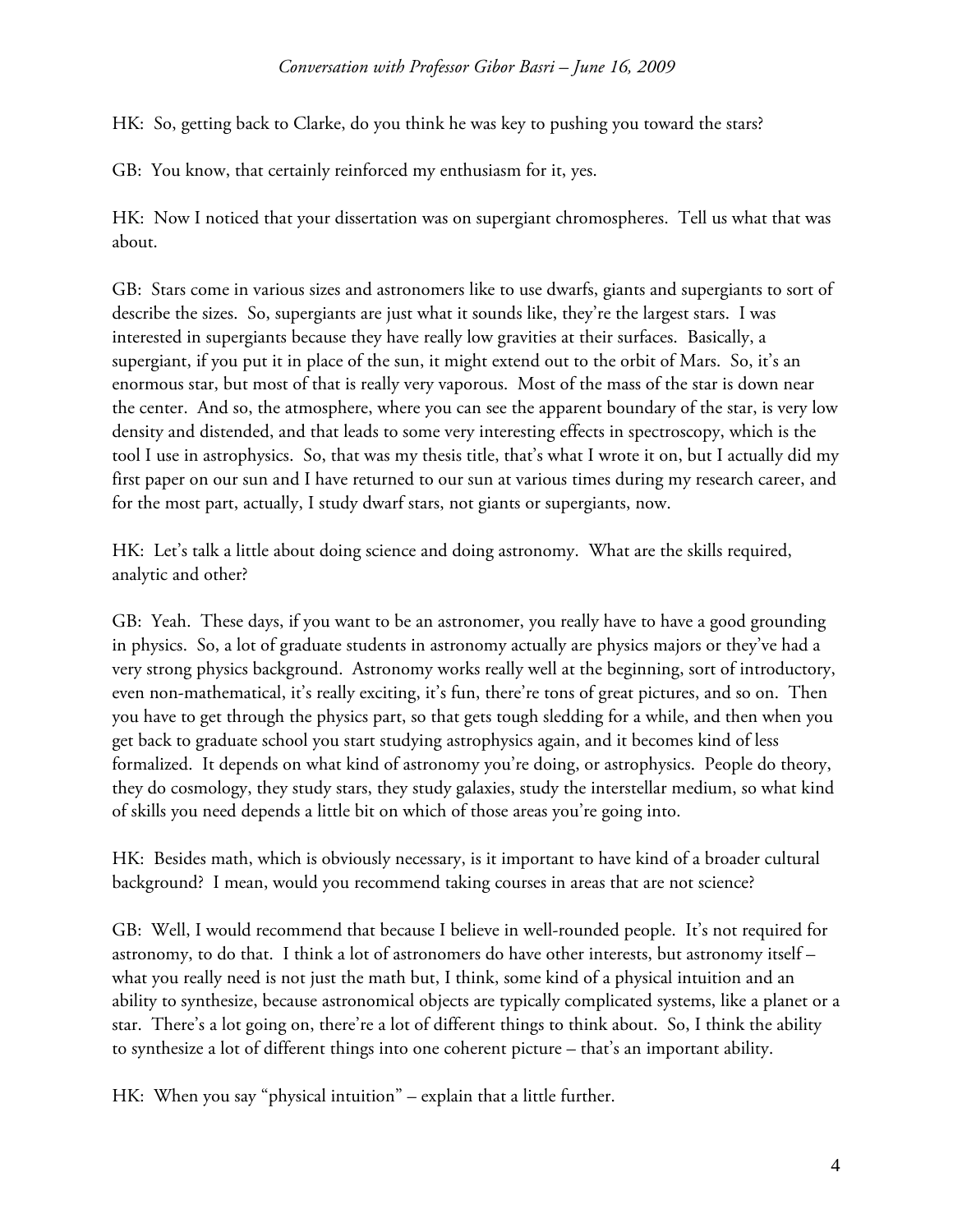GB: Well, let's see – I guess, for example, in the area of radiative transfer, trying to understand the light from the stars, how it comes out through the star's atmosphere, gaining information that we can then get by observing the star. So, for example, understanding that if it's a distended, low gravity atmosphere, that's going to have certain effects on the spectral lines, as opposed to a compact, dense atmosphere. You wouldn't know what those effects were until you had studied physics, but then you'd begin to develop an intuition about it, so you see a new spectrum and somebody says, this is such-and-such, and you think, "Well, yeah, but that ought to really look different, if it was that." And so, having an intuition about how things work in the cosmos is important because a lot of – astronomy is kind of in a discovery phase, so a lot of times you'll be looking at something that no one has ever seen before. Then you need your intuition to tell you what might this be and what would be the best way to investigate this. At the beginning, that's sort of intuitive. Then when you get into the details, you get more formal, or maybe mathematical, maybe instrumental, whatever it is.

HK: In some of your writings, papers that I read, I noticed the point was – which relates to this, namely that sometimes you're looking for something that isn't seen and therefore you look for side effects from which you can theorize about what is there, even though you don't see it.

GB: Right. Well, you know, astronomy – at the base of it is kind of like that, too, because we can never get our hands on what we're studying. So, you have to infer almost everything, actually, from rather little. We get little trickles of starlight, we do various things with that, and from that we infer all kinds of things about what the star's doing. So, there is – in some ways it's all indirect in that sense. We never get to go do an experiment there, we never get to go visit the object, except in our own solar system occasionally, but for the rest of the cosmos it's all kind of a detective novel. You have clues and you try to put together what's going on, but you never get to go check, actually.

HK: So then, tell us a little about the non-academic virtues that are required to be an astronomer. You just referred to detective work. I guess you also have to be adventuresome.

GB: Yeah. I think astronomers are adventuresome. You know, you go on mountaintops to do the observations – a lot of people I know like to hike, or mountain-climb, whatever – and you have to want to sort of go…

HK: Where man has not gone before. [laughs]

GB: Yeah, I just realized that's a terrible cliché but that's true. That's really the attraction of it, is seeing stuff that hasn't been seen before, which has been really possible in my career because technology has improved amazingly much during my career. And so, we're constantly able to make observations that you simply couldn't make before, and then you see things people have never seen.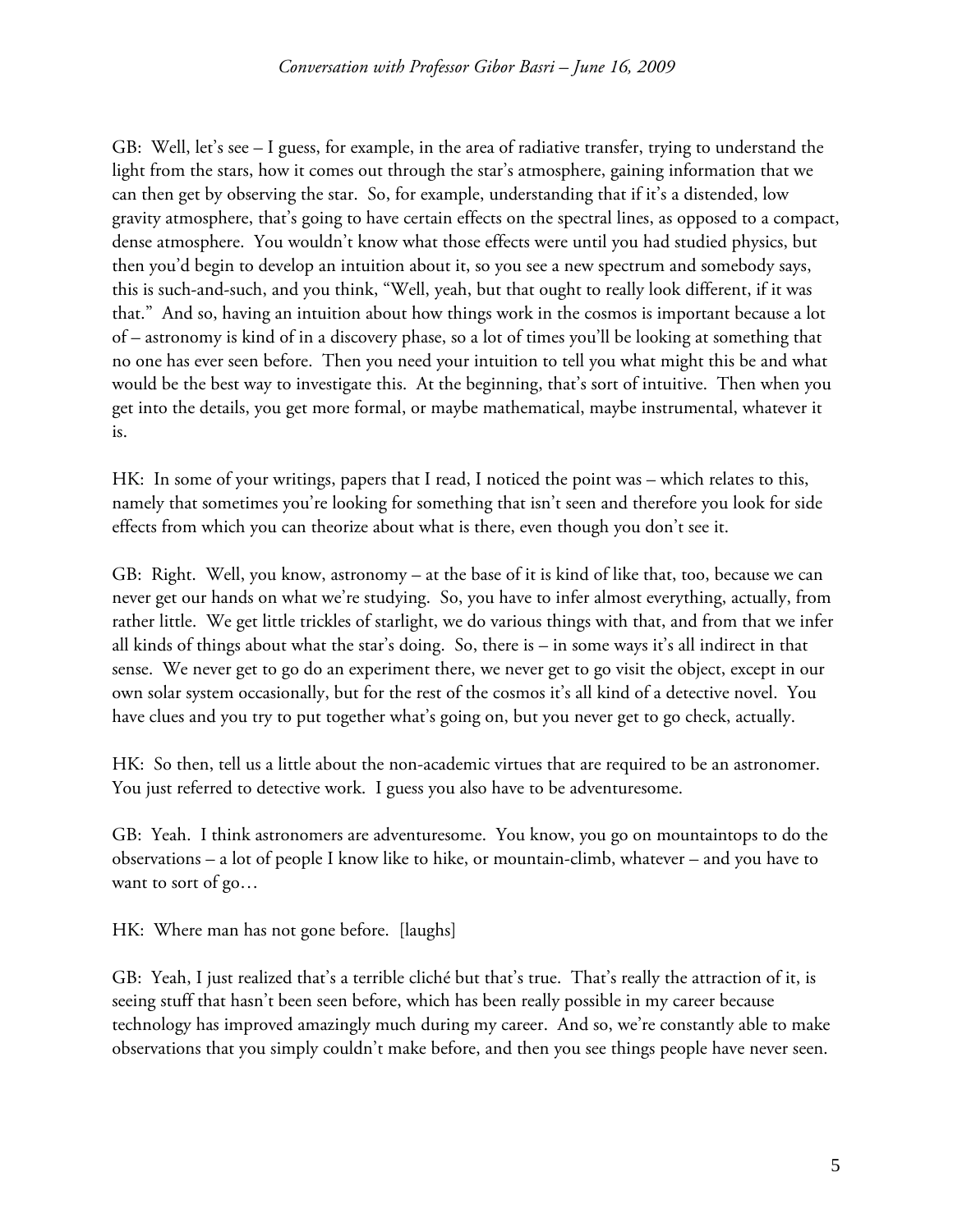## *Conversation with Professor Gibor Basri – June 16, 2009*

HK: Are astronomers dreamers? In the culture you sort of associate the stars with someone who is dreaming – I mean, the stars up in the sky. Talk a little about that. Is that just a superficial comment?

GB: I think most astronomers  $-1$ 'm not sure I want to say dreamers as much as sort of philosophers. I think when you're confronted with the cosmos it's a sort of philosophical experience. Especially people who work on the origin of the universe, and all of us, are interested in that, or the question of other planets, and life on other planets. These are kind of deep philosophical questions which humanity has been asking itself forever. And so, to be an astronomer kind of puts you, right away, into that realm of these big philosophical questions.

HK: And is it that we're so small and the universe seems to be so great, and you're trying to understand what's out there and at the same time how we fit in, that is, humankind?

GB: Yeah, I think that's one of the great puzzlements one gets early, as you study astronomy. I teach astro 10 and the first thing I talk about is the scale of the universe, and it's very puzzling, why we're so small and it's so big, and why it's so empty. When you really sit down and ask, what's the scale of the earth and the sun and the distance between them, and the distance to the nearest star, you realize that the universe is practically entirely empty. The old saying, "nature abhors a vacuum," is probably one of the most wrong statements that's ever been made. Nature practically is a vacuum. There're just little bits and pieces of non-vacuum here and there. And so, yeah, it's a little hard to relate that to the human experience. We don't experience vacuum and things are kind of human scale for us, but when you study astronomy you end up thinking about not only really different scales in space but also really different scales of time. You have to start thinking – sometimes a million years seems like a really short time in astronomy and sometimes it seems like a long time. So, you have to be able to really be flexible about the scale that you're thinking on.

HK: How, in this context, does being an astronomer change your values, in a way? Because as you explore these great mysteries it really must focus your mind on what it all means, and so on.

GB: Yeah. Now I think different astronomers have different takes on what it all means or how they deal with it. Certainly for me, it's a major part of my world view. I think it means – people, for example, worry about what's going to happen to humanity, and so on. Well, from my point of view, humanity is going to be a brief flicker in the history of the earth. This is part of my science fiction, as well, of course, but studying long time spans, it's pretty clear that human beings as we know them today aren't going to last very long on astronomical time scales. Maybe our descendents will, maybe they'll be far superior to us, maybe we'll wipe ourselves out, but standard issue humans are not going to last very long at all in the universe. And so, that puts a certain perspective on it. And then as I said, the scale of things is unimaginably vast compared to the earth and us, and so, again, kind of what we're doing here is really very isolated in space and time. On the other hand, here we are, and so that leads me to the thought that we have to supply our own meaning to these things. Asking these questions of the universe, you get back answers that are inhuman, so I think humans have to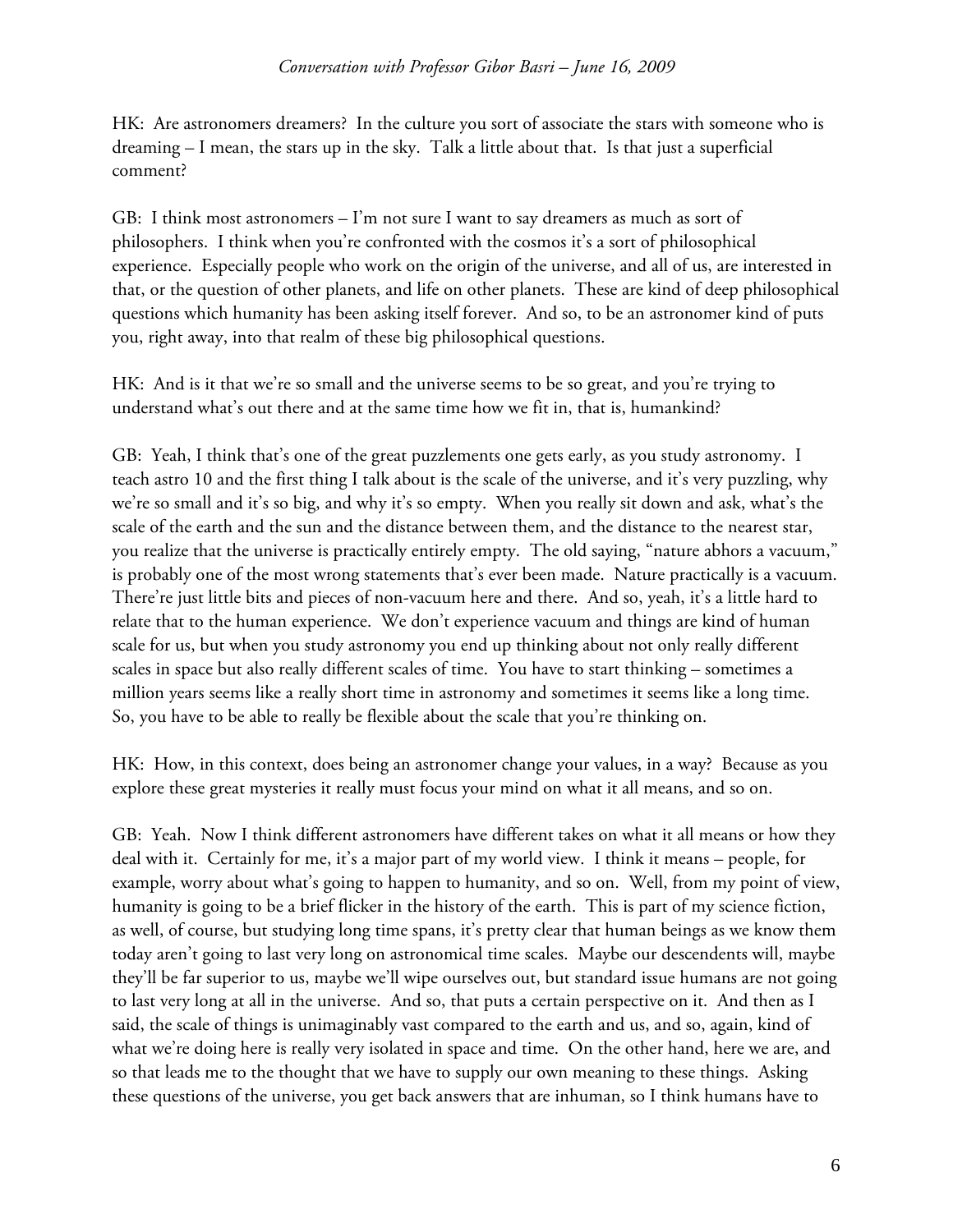come to their own terms with these things. And so, I think it's actually very important that we supply our own meaning and try to understand things on our own scale, because if you look to the universe you're just not going to get an answer you can even comprehend.

HK: I noticed on your website there was a paper trying to mathematically answer the question, is ET out there, really. There was some whimsy in the paper, but what about that whole problem of are they out there, and are they like us, and are they sending us signals?

GB: Right. I think that's a really interesting problem and I have it on my website because it's not that hard to sort of understand what the problem boils down to. So, actually, since I've started my career, we've come a certain amount of the distance to answering the question, only a little bit, but now we – when I started, I used to teach my class, well, we think there're probably planets around other starts but we don't have any actual evidence of that. Now that's changed, so we know that there are planets around other stars, we know there are actually quite a few. I'm involved currently with an experiment which is now doing that same question for earth-sized planets, so we actually still don't know what the frequency of earth-sized planets is but we will know in probably five years. So, you can do that, but then you start running into biology. If you have an earth-sized planet, it's going around a star, it's the right distance, and so on, what's the likelihood that life will arise? Now we have to start guessing some more, but what you can do is you can go through and you can be optimistic or pessimistic. If you're pessimistic, you can quickly show that we're the only life in our galaxy, so that's not very interesting. The question is, what happens if you're optimistic. So, you put an optimistic answer to each of these questions: how many planets; how many of them have life; how many that have life involve intelligent life, and so on. And then you come to a time question at the end of it, and the time question is the crucial one, it turns out. So, depending on how long civilizations last, there could be lots of them, or we might still be the only one. If it turns out that once you get a technological civilization, it tends to wipe itself out in a few centuries, then it's very likely we're the only one at the moment in the galaxy, and we'll wipe ourselves out, and then sometime later another one will arise and immediately wipe itself out, and like little flashbulbs going off, they'll never get to talk to each other because they don't stay long enough. And it turns out that the answer, if you want the galaxy to be populated with lots of civilizations that could talk to each other, [is] they have to live for astronomical lengths of time, at least millions of years. And then being optimistic about the other stuff, then you think the galaxy is well populated. So, it's interesting that there's all this astronomy, and so on, but at the end of the day, it boils down to, are we capable of being technological and not destroying ourselves. That's actually the crucial question, and how common is that.

HK: Before we talk about your research, I'm curious as to how you see creativity in astronomy. Is there something unique about the work there, or is it like creativity in the other sciences?

GB: I think it's like creativity in the other sciences. I think each scientist has a certain fund of knowledge that they draw on, they have a certain class of problems that they work with, and if they're a good scientist they're kind of up to speed. So, they know where the frontier of knowledge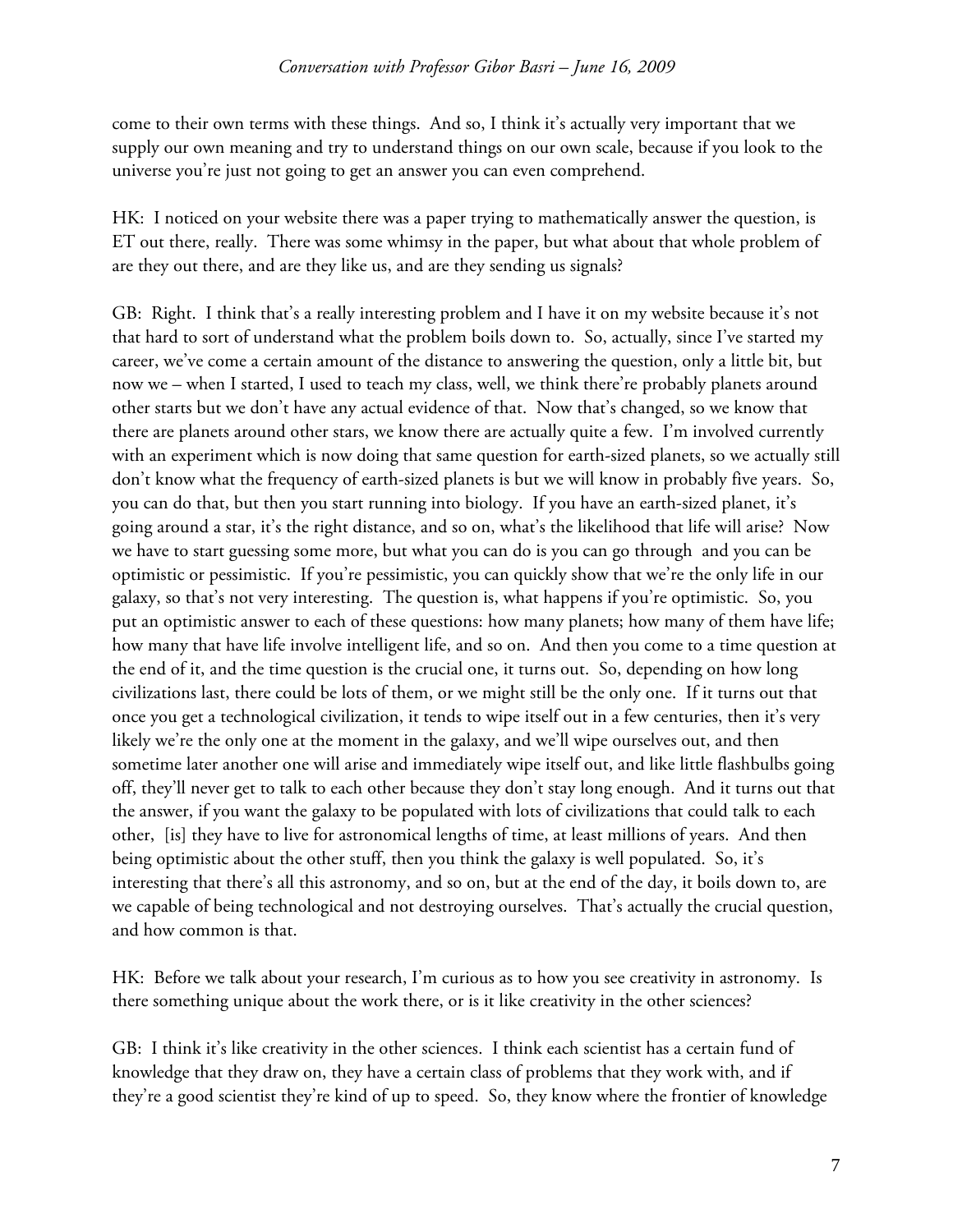is, and then you just need to identify a problem that is both interesting to you and interesting in your science and work on that. The exact way you go about it is very different in the different sciences, but I think the creative process itself is probably similar.

HK: Now in talking about your research – and again, I'm not a scientist but I found your work fascinating – you've been involved in the debate about what is a planet, and I think that's a nice entry point into your own research in brown dwarfs. Why do we have to answer that question about what is a planet, and why all these fights?

GB: Okay. Well, that's partly caused by our advancing knowledge. I came into the debate, as you mentioned, from the upper end, that is from brown dwarfs, which are objects that are more massive than planets but less massive than stars. Brown dwarfs weren't known until 1995 or so, I was one of the early discoverers and I've worked on it since then. The first brown dwarfs we discovered were nearly the mass of stars and then we began to work our way down – they're harder to find if they're smaller and fainter, so it took a while but finally we found ourselves entering the domain where they were so small, or so low in mass, that you wondered whether they weren't really the same as planets. And there was the idea that – so, what is different about a planet and a brown dwarf in a star, and the idea was that a star is certainly – they are powered by fusion. Planets certainly are not, and brown dwarfs, it turns out, have some fusion but then they lose it after a little while, so that was intermediate. So, it seemed like fusion was a good dividing line between planets and brown dwarfs, but we eventually began finding objects which seemed to be so low in mass that you don't expect, from theoretical grounds, that they would ever have fusion, and then the question was, okay, what're we going to call those. And they weren't necessarily orbiting stars, they were just sitting there by themselves. So, were they free floating planets, were they sub-brown dwarfs? There began to be arguments and of course, part of it had to do with sort of the public relations value of it, so if you found another brown dwarf that was very low mass, that was one thing. If you found a free floating planet, that was much more exciting, you'd get in the newspaper more easily. And so, people began claiming that and other people began saying, well, that's not sensible, you can't have free floating planets, or we shouldn't call them that, or whatever; they're not made the same way that planets are made. Meanwhile in our solar system discoveries were happening out beyond Pluto. People were beginning to discover lots of objects out there, and eventually, of course, they started growing in size, and finally, one was found that was larger than Pluto and the question was, is that the tenth planet or should we actually kick Pluto out of the planet domain, as well. So, there was a debate going on there, too. Those two debates together made it clear that astronomers hadn't made up their minds about what a planet really is. And so, as I said, I got involved from the high mass end and some of my friends were involved from the low mass end, and then we tried to put it all together. It's not a settled question, though. I actually was just in New York, in March, for a tenth anniversary debate at the Rose Center, where they sort of started the Pluto controversy by opening this new planetarium and not calling Pluto a planet. So, we were still having a debate this past March.

HK: So, Pluto is not – I had heard of ex-presidents but I'd never heard of an ex-planet. Is it an explanet or is it still a planet?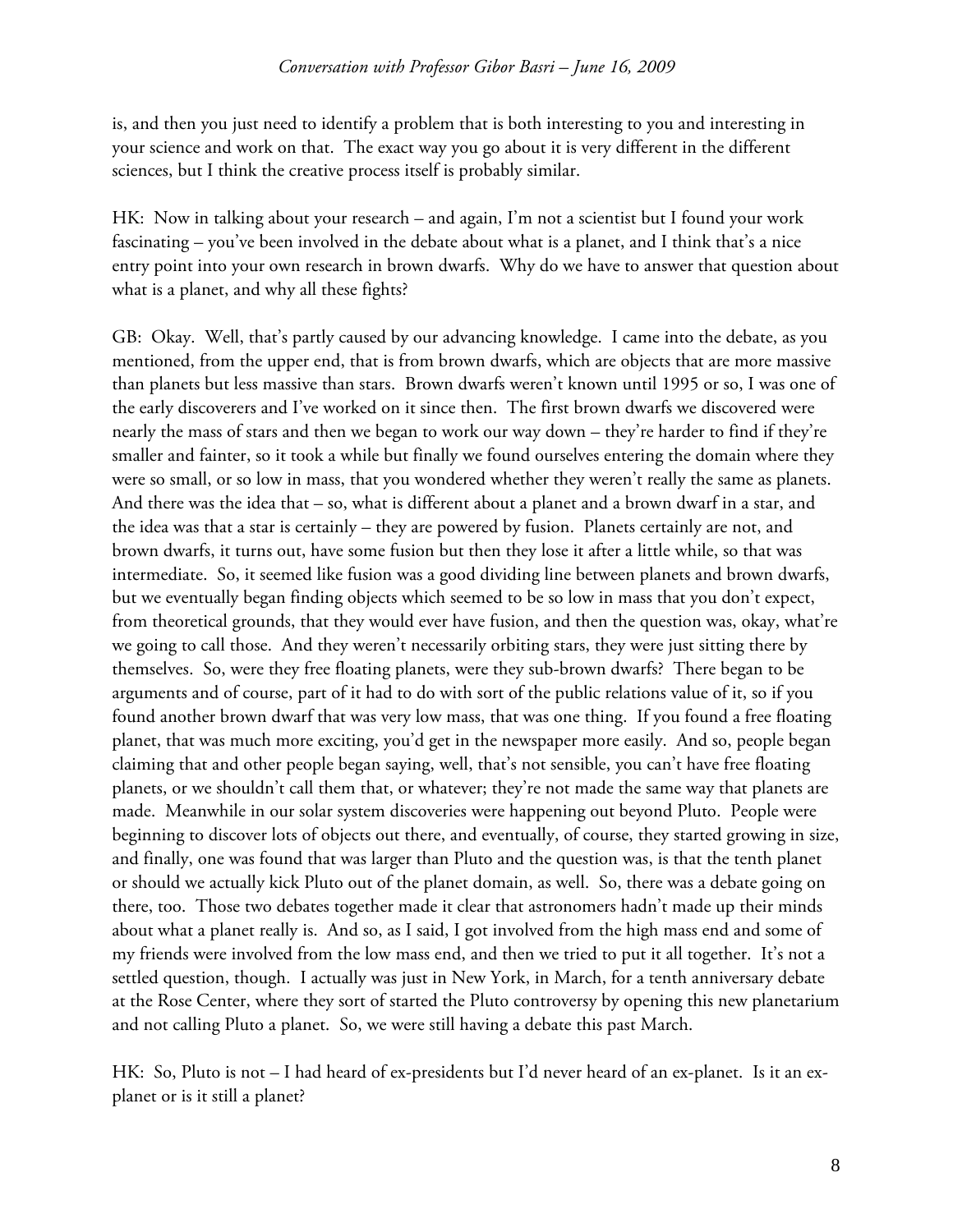GB: It depends on who you talk to. If you talk to me, it's still a planet. If you talk to other people, it's an ex-planet, but it's not the first ex-planet, actually. It turns out the asteroid Ceres, when it was discovered, was labeled a planet first, and in fact, it was sitting between Mars and Jupiter in an orbit where you expect, just based on the spacing of planets, to find a planet. So, they found it there and they said, oh, there's the next planet but it was awfully small. And then there were more and more, and so they decided to call them asteroids instead. So, Ceres had already lost its planetary status, and the same reasoning was then applied to Pluto. They said, well, it's part of a belt of lots of objects that it may be the biggest one – actually it's not even the biggest one – so, let's not call it a planet. That was the reasoning on that side. On the other side, one could reason that that's not the right definition for a planet. It has to do with – it's circumstantial. If you take the same object and you put it away from the belt, suddenly it's a planet; if you put it in the belt, it's not a planet. That doesn't seem like a good thing for planets, either. So, that's sort of what the debate's about, and because it's just a definitional debate, it's not really scientific. People can – you know, it's a matter of taste. Some people like Pluto as a planet and some people don't. [laughs]

HK: [laughs] Now you were a discoverer of one of the first brown dwarfs and it would be interesting to talk a little about how that search for dwarfs came about and the different routes that were taken, ending up with the route that you took. A lot of this is about hypothesizing and looking for things out there. Talk a little about this business about bipolar stars, two stars – if  $\Gamma$ m...

## GB: Binary stars?

HK: Yeah, sorry, binary stars – if there's one, there should be another.

GB: Well, that's not really related to the search for brown dwarfs. The search for brown dwarfs – so, brown dwarfs were expected to be lower in mass than stars and because fusion doesn't remain, when they first are formed they might look like really low mass stars but because they don't sustain fusion, then they begin to cool off and eventually they look more like planets, temperature-wise. So, there were a couple ways to search for them. One was to just look for objects that were so cool that even the coolest star couldn't be that cool; then you'd have a brown dwarf. But those would be very faint because they'd cooled off so much. The other approach, which I used, was let's look for them when they're nice and young and bright. But then the question is, how can you tell the difference between them and a star, and it turns out the element lithium gets destroyed by stars but it wouldn't get destroyed by brown dwarfs. And so, I was looking for what appeared to be very low mass stars but which showed lithium, and other people were looking for just really cool, faint things. And actually, in 1995 both methods paid off, that year, which seems to happen in science periodically. You've got a bunch of people looking and then all of a sudden it's successful on several fronts. Now how did I get into that? It actually had to do with the Keck telescopes, which the University of California and Cal Tech had just brought online. There were the world's largest telescopes. Because it was restricted in use to UC and Cal Tech astronomers, we all thought, well, this is an unparalleled opportunity, we should do something really exciting with this opportunity that we have over most of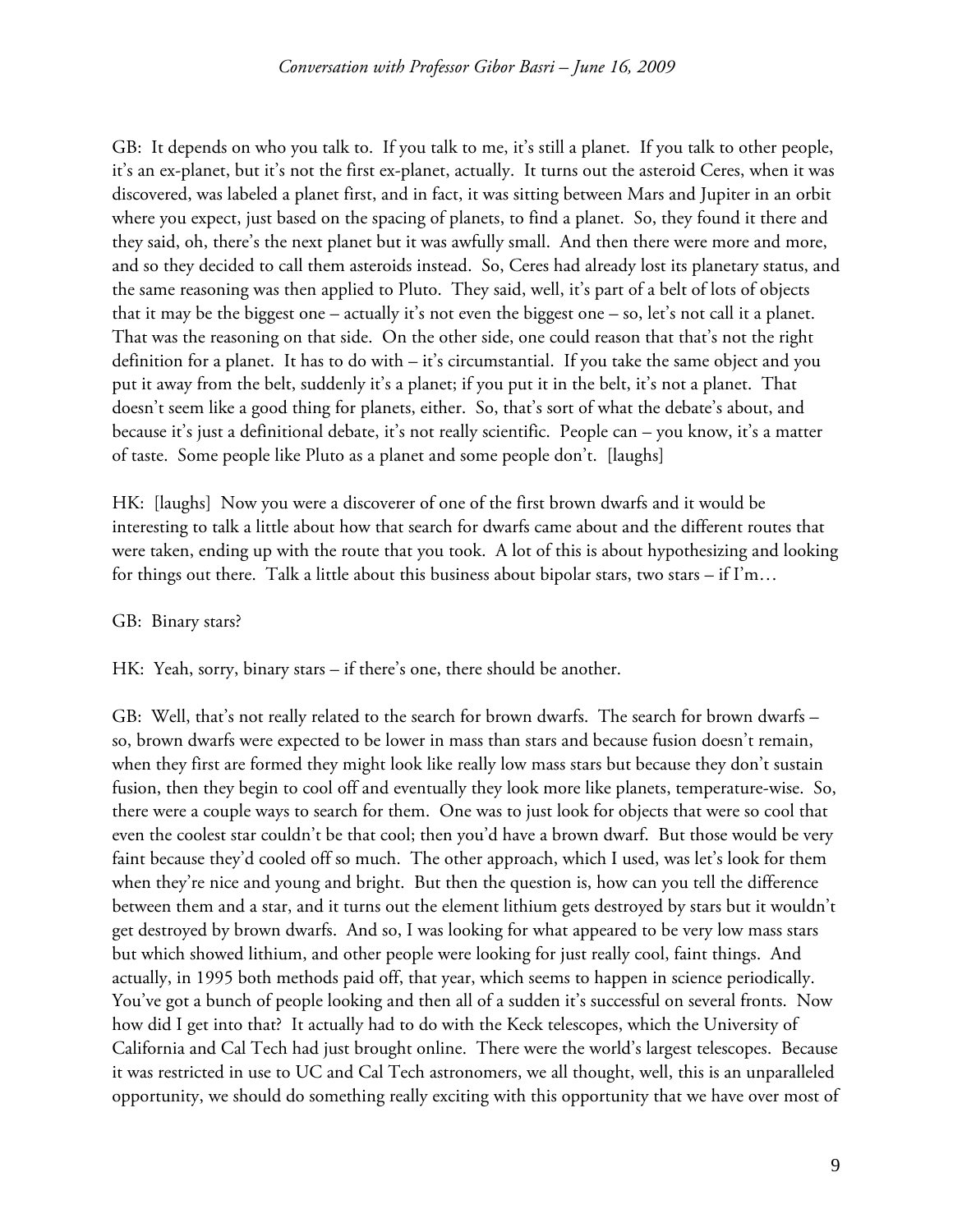our colleagues. And so, I was working on relatively low mass stars anyway and I thought, "Oh, now I should hunt for brown dwarfs because if I do, that'll be a major discovery." So, that's how I sort of got involved in it, and I decided to go the lithium route because that required spectroscopy to carry out and I'm a spectroscopist, so it made sense.

HK: Do you name these objects?

GB: No, we don't name the brown dwarfs.

HK: Because…there're too many of them, potentially?

GB: Well, yeah, now that's true. Now there're too many of them, and the International Astronomical Union is the only body that has the official capacity to name astronomical objects and they don't name stars or star-like things. In fact – now they have named things in our solar system, so when XO planets were being discovered, that was a question, should they start naming those. But it turned out, again, enough were discovered quickly enough, they realized, no, let's not name them. Now they do name asteroids and there're tens of thousands of asteroids. Now the discoverer can kind of give it any name; as long as it's not off color, they'll take it for the name.

HK: If I could sum up what you're saying, to help our audience understand the work of astronomy, the technology is opening up the universe and what you have is almost like a mapping exercise, in a way, and a process for understanding how these objects differ from each other and finding different criteria to establish their differences. Is that…?

GB: Well, really, it's astrophysics. So, I wasn't actually interested in brown dwarfs because I just wanted to find out where a few were. Really, I wanted to study them physically. So, what's different about brown dwarfs and stars? Are our theories about this mass of object correct? How do we diagnose that? So, I'm not usually the discoverer of the object. The first lithium brown dwarf that I found – someone else found that object. I took the spectrum and I said, oh, this has lithium, and I did the theory showing how you use this lithium test to show that it's a brown dwarf. But then my interest was in the physical properties of that object, and then [in] the objects that were discovered later. So, I study things like the spin of brown dwarfs and how it's related to their magnetic fields, and the atmospheres, and as the temperature drops, the gas that's in the atmosphere begins to condense, actually, so that you begin to get these clouds, and there're clouds of iron and clouds of titanium in the atmospheres of brown dwarfs, and then as they get even cooler, those turn into dust grains and condense out and new things form. We haven't yet seen brown dwarfs that are so cool that they have ammonia or water clouds but we expect them to be out there. They're so faint that we just haven't been able to find any yet.

HK: And so, that is the element of the detective work that you were talking about earlier.

GB: Yeah.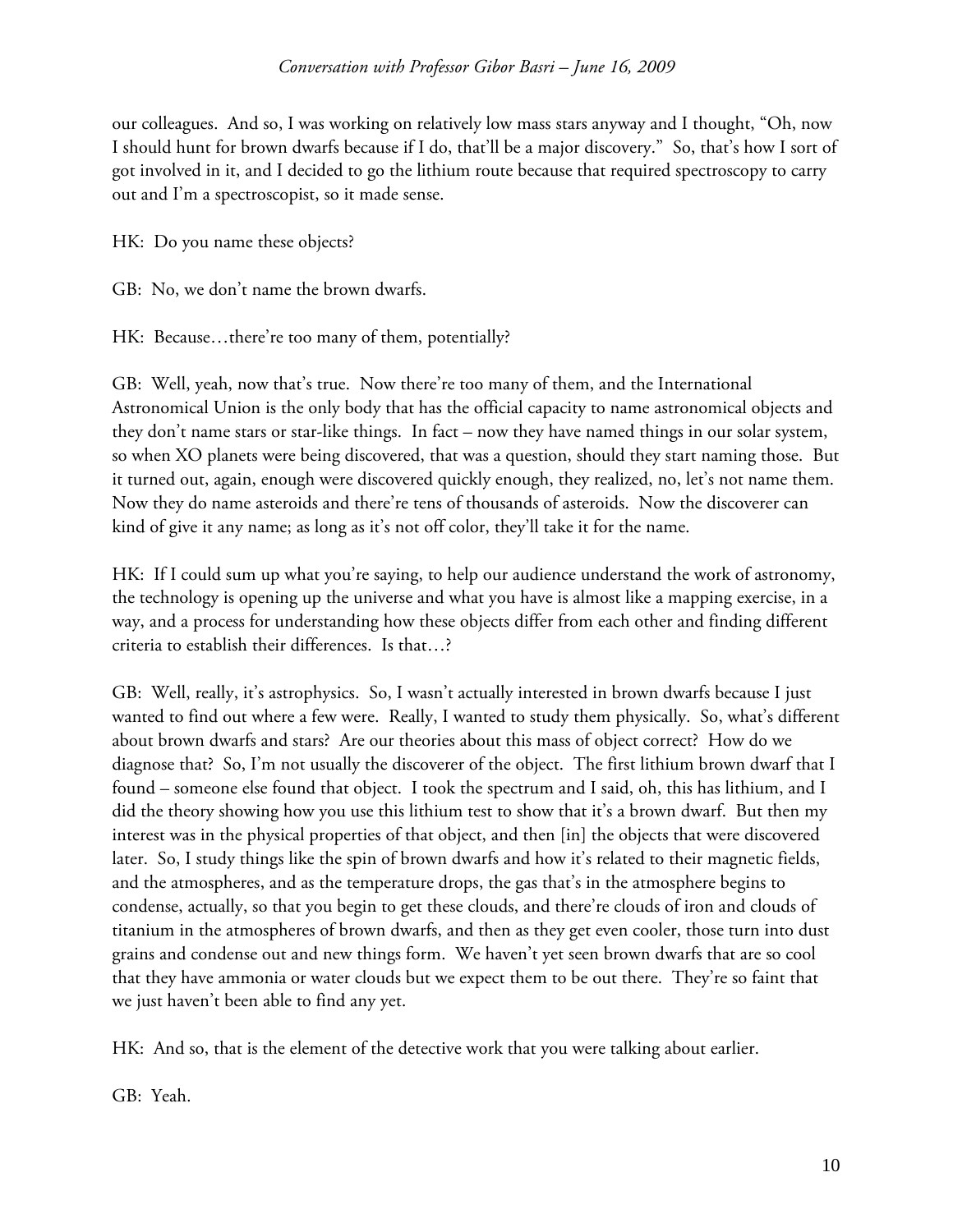HK: And these are all steps to understanding what the universe is about and how it came into being.

GB: Right. We really want a physical understanding of the universe. So, sometimes people draw the distinction between astronomy and astrophysics, where astronomy is more the mapping exercise and astrophysics is more about the physical properties. And I would say that there're very few astronomers, in that sense, left today. Almost everybody is an astrophysicist. We're really interested in how the universe works and how all the objects work, and also, how they come to be and how they die, what their evolution is, their life cycles, and so on.

HK: Now you were co-investigator of the Kepler mission. Tell us a little about that because that's where your research is going, and help us understand the importance of that and the way your mind works in exploring this opportunity.

GB: Well, you know, it's funny that you ask that because actually, last week I went down to NASA Ames, where the Kepler Science Center is, and saw the Kepler data for the first time. And over the weekend, I've just been like a kid in a candy shop because this is another one of these experiences where you're seeing data no one has ever seen before. It's of a quality and of a sort that simply hasn't been done before.

HK: And this is a NASA mission with a telescope that is producing this data.

GB: Right. And I'm a co-investigator; it means I helped write the proposal, to begin with. I had rather little to do with the building of the spacecraft, and design of the telescope, and so on. My role is really starting up now, to understand the data. But the mission itself is tremendously exciting. As we were talking earlier about the occurrence of life in the universe, the Kepler mission is the mission which should tell us, what is the frequency of earth-sized planets around other stars. So, that's the fundamental scientific mission of it, but the way it does that is it just simply looks at a whole bunch of stars, 150,000, measures their brightness to an extremely high precision, and does so continuously for three and a half years. And that kind of data we've never had before, actually, on stars. So, that data itself is just the brightness of every star, with extremely high precision over a long period of time. What we're looking for is a dip in that light. If a planet is orbiting a star, every time it crosses in front of it, it would knock out a little bit of light and we could see that as a signature in our socalled light curve. That's the idea behind the Kepler mission, so it's a one-meter-diameter space telescope; it's not orbiting the earth, it's actually sort of in a solar orbit, slowly drifting behind the earth but pointing at a fixed field of stars. It's just going to look at those very same stars the entire time, because you never know which star might have an earth-sized planet, you never know when it's going to go in front of the star, so you need to look all the time at the same stars so as not to miss anything. For me, I'm a stellar astrophysicist, so the hunt for planets is very exciting but while we're waiting for that, we're getting all this data on all these stars, so I'm getting 150,000 stars, I'm getting a brightness measurement every half-hour, continuously for three and a half years. There's a tremendous amount of potential stellar physics in that data set, and so that's what's keeping me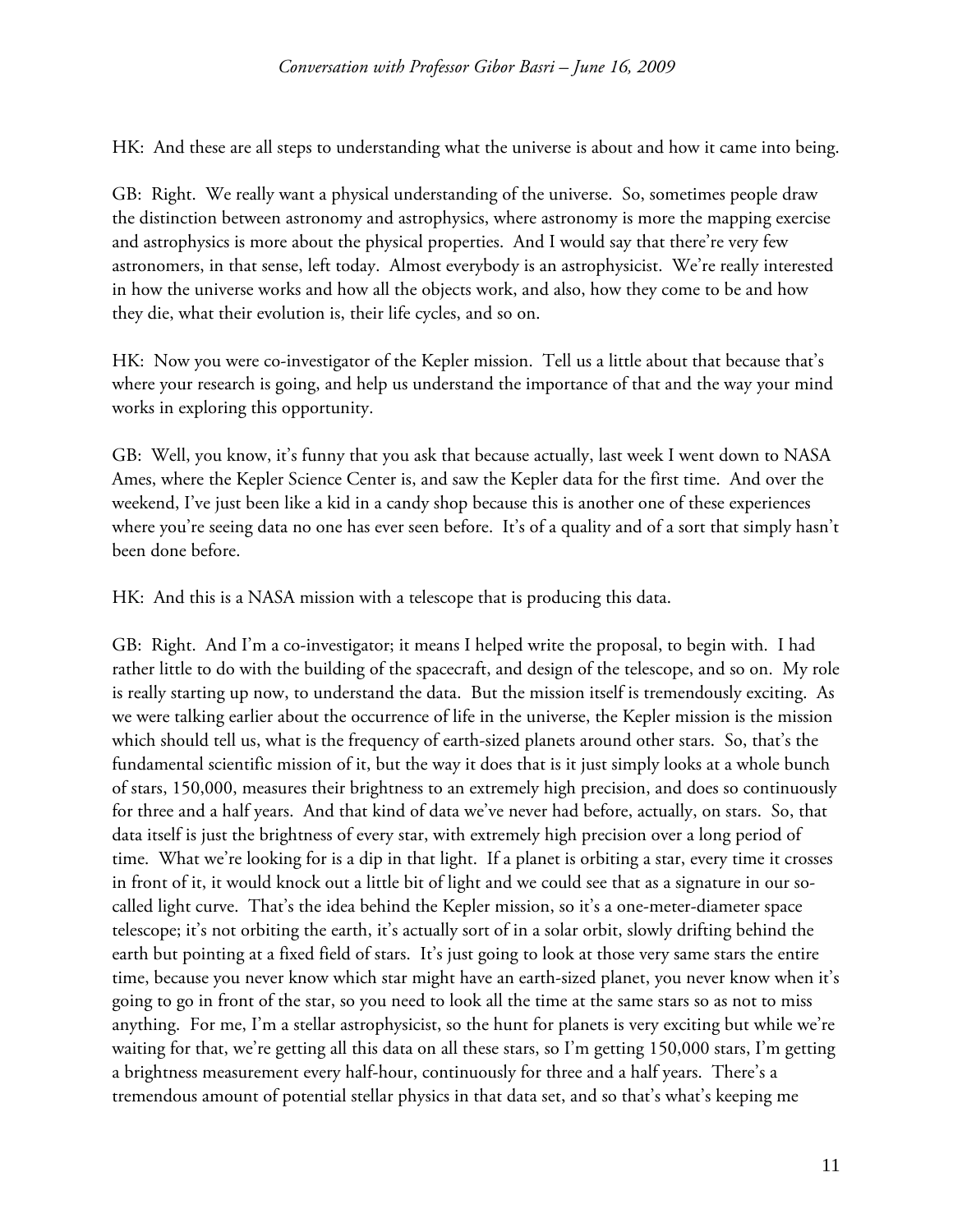excited in the meantime. The whole project, and the whole world really, is interested in the earth/planet answer, but as an astrophysicist I'm also interested in what the stars are doing.

HK: Are you looking for something or will what you're looking for come out as you familiarize yourself with this abundance of data?

GB: Both. I know some of the things that I'm looking because our sun has been observed in this way. That's really the only star for which we have very high precision measurements of its brightness for long, continuous amounts of time. And you see features in the solar light curve that correspond to sun spots, for example. If a sun spot comes around, that's a little darker than the rest of the sun, so the light in the sun drops a little bit. It turns out there're magnetic regions on the sun which actually make it a little brighter, too. You see this jagged curve that actually tells you something about how mottled the surface of the sun is. So, I know I can look for that on other stars and I don't expect every star to look like the sun at all. So, we know we're looking for that, but now I've seen the data and there's a lot of stuff in there that I actually don't have any idea what it is – why is it doing this, why is it doing that, so there's a great opportunity for discovery. We'll have to figure it out and it'll take us a while but eventually I'll be able to say, well, we learned that stars also do this or that, or they have these kinds of features that we didn't expect. And there's even some relevance to climate change on the earth. In the 17<sup>th</sup> century the sun kind of went blank and didn't have any sun spots for a while, and Europe anyway got substantially cooler then, and people don't really understand the sun/earth connection, exactly how that worked, but they've seen it happen more than once in the historical data. So, now I have 150,000 stars and they're kind of sun-like, most of them anyway. I can find out how many of those are kind of blank at the moment, and that would tell us what fraction of the time does the sun probably spend in this blank state and how likely is it that the earth gets subjected to those things, which seem to change the climate.

HK: Does this kind of research invite a broader interdisciplinary approach? In other words, is there something about this data, as you just suggested, is going to draw other sciences in, both for helping you understand but also in terms of breakthroughs in other areas?

GB: Yeah, I think so. And of course, the whole astrobiology question is a very broadly interdisciplinary question. So, another thing that we're expecting to see is, we hope we'll find earthsized planets around low mass stars. Well, they'll have to be much closer to the star to get the same amount of heat because those are much fainter stars. And in fact, the planets will be tidily locked, so that one side of planet is always facing the star and the other side isn't. So, what's a planet like that like? Then atmospheric physicists need to come in and tell us, what kind of winds would you have. Are they going to distribute the heat from the bright side to the dark side enough to keep the planet hospitable, or will the atmosphere condense out on the back side and freeze? And then the biologists begin to start thinking about, well, what would that be like; some of these stars have huge magnetic flares on them that hit the planet with a lot of radiation. Is that good or bad for starting life? It makes a lot of complex molecules but then it might kill bacteria. So, yeah, there's a lot of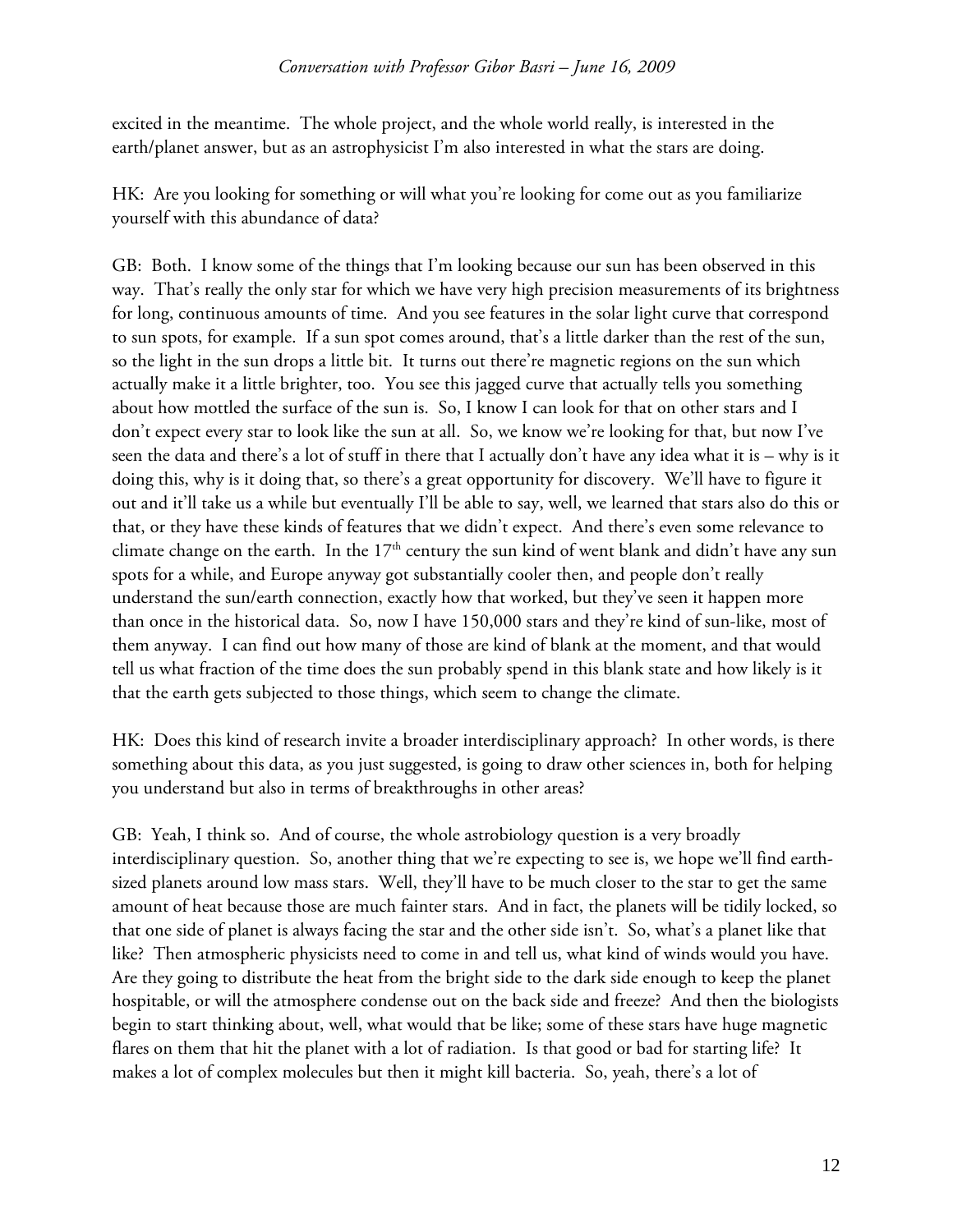interdisciplinary thinking that's beginning to happen around those kinds of questions, and I think the Kepler mission is certainly going to foster some of that.

HK: Another hat that you wear on the campus, besides professor of astronomy, is vice chancellor for equity and inclusion, and I think it's important to ask you, how do we draw in young people, especially from groups in our society, women, minorities and others, who've not been a part of the excitement of science but who have a lot to offer, if they get the right training and focus on these problems?

GB: Right. I mean, one simple way is what I'm going to do tomorrow, which is actually in this building. There'll be 250 minority students from around here and I'll give them a lecture about Kepler, and I hope they will see my infectious passion about it, and it's simple enough that they can kind of get the picture, and they can see me, that I look like them and I'm doing it. So, that's a small thing to do but that's one of the things. I've also been on the board of the Chabot Space and Science Center, which serves all the school districts around here, which gives them a better and more frequent look at some of the excitement of science. We really do need to encourage more people to go into science teaching, who are able to convey this excitement, as well. I think the problem with someone who lives in East Oakland thinking about being an astronomer is they don't know anybody who does anything remotely like that, and so it's not really in their thinking to do. Then the schools also have their under-resourced issues, and there aren't necessarily good math and science teachers to inspire them, and so we need to – the people who are doing it need to be out there as much as possible, showing that this is an exciting and satisfying career, and we need to be working on trying to get the educational system to prepare folks, so that if they choose to do that, that they actually have the preparation for it.

HK: Do you think we have an even more difficult challenge now because of all the problems with the international economy, the national economy, and the state economy, in a sense that, in a way, it also takes organization and dollars to make these things happen; we can't just depend on a charismatic scientists here or there?

GB: Yeah, that's right. As vice chancellor for equity and inclusion, I work with those programs and I see the budgets, and I see what's going to happen and is starting to happen because of this economic crisis, and I'm not happy about what I see. I mean, you have people who you are just beginning to bring into the fold and they're going to be the first ones that get left out when things shrink. If you're on the margins and the enterprise shrinks, you tend to get left out. And so, I'm quite worried about that happening. A perfect example of that is the Governor's suggestion to eliminate Cal Grants. That will fall disproportionately on people of low income and they are disproportionately under-represented minorities. So, something like that can have a large negative effect which is hard to counter with what we do, but we'll certainly forge ahead and try to do as much as we can.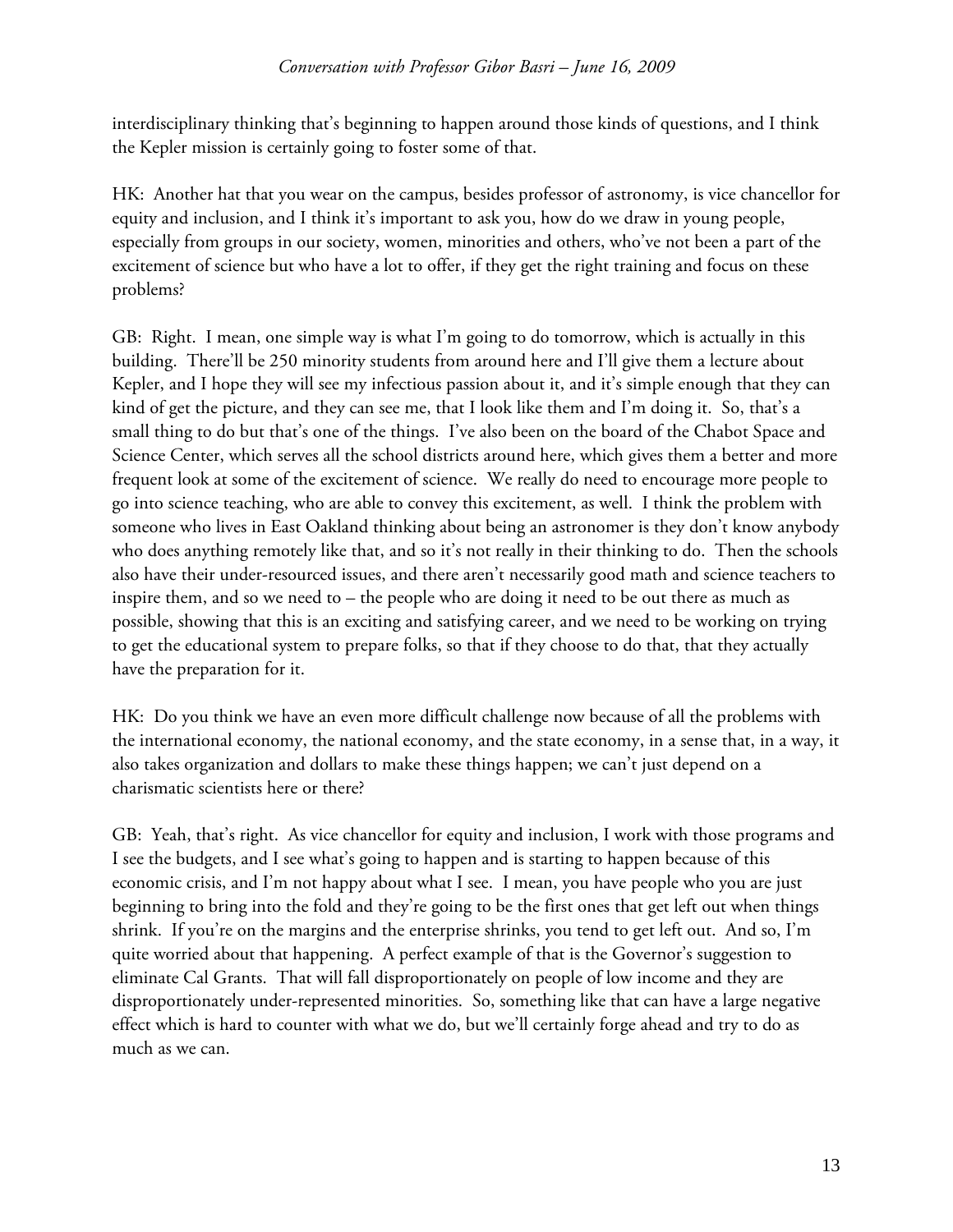HK: And do you think that at least now we have the virtue of a president who at least will attempt to motivate organizations and the system to actually try to reach out in a way that does not alienate people who feel that they're being excluded because more people are being included?

## GB: Right.

HK: It's a dilemma.

GB: It is a dilemma, and of course, simply by his presence the President shows that there's a potential for going far to people who may not have thought it was there before. But yes, I also believe that he'll be more serious about putting resources where they're needed to help these populations who need more help, and right, at the same time do so in a way that is not too scary to the folks who are already well positioned, because they can also push pretty strongly against it. And of course, we've seen some of that in California, like with Prop 209, and so on, which definitely did have a negative effect on the participation of the whole population in especially the enterprise of the UC system, for example. So, yeah, we just have to – I mean, I think I'm – I was willing to take the job because I can take that same kind of point of view. I can work with everybody I need to work with in a reasonable fashion. I have a basic faith in people and I think they want to see the State of California succeed, and they recognize that it's a changing state. So, I have some hope, but of course, this current economic crisis is going to slow things down.

HK: What would be your advice to students out there who may or may not be minorities but who have an interest in astronomy after listening to you? How should they prepare for their future in astronomy?

GB: If you want to be an astronomer, you have to make sure you stay on the math track in middle and high school. If you don't do that, you're kind of left out in the cold to begin with. As I said earlier, you need to hover somewhere around physics, at least, to get the basics in. What I tell people, which was true for myself as well – actually, when I was in  $8<sup>th</sup>$  grade I did a career report on astronomy because I was pretty interested at that point. It didn't look like a very good career to me, at that time. It was quite small, it was difficult to get into, there weren't that many jobs, so I actually gave up in  $8<sup>th</sup>$  grade on being an astronomer. But I stayed in the math track and the physics track, knowing that at least that left that option open, and then as I said, at Stanford I realized if I'm going to do physics, it has to be astrophysics, and I went back to it. Even after I did that, though, I wasn't so sure I could end up as an astronomer, but I knew that the education I was getting would serve me well anyway. I was learning a lot about computers; there was no question I could've become a software person or a computer designer. There were a number of things I could've done, so I always felt that my options were open. And I think that people who study especially the hard sciences are attractive to business and industry, they develop a sort of analytic way of thinking, and a rigor of thinking, that a lot of different people value. So, usually when I talk to young people, I say, look, if you think you might want to do it, it's a good thing to do anyway, and if you don't end up doing it, you'll still be ahead of the game.